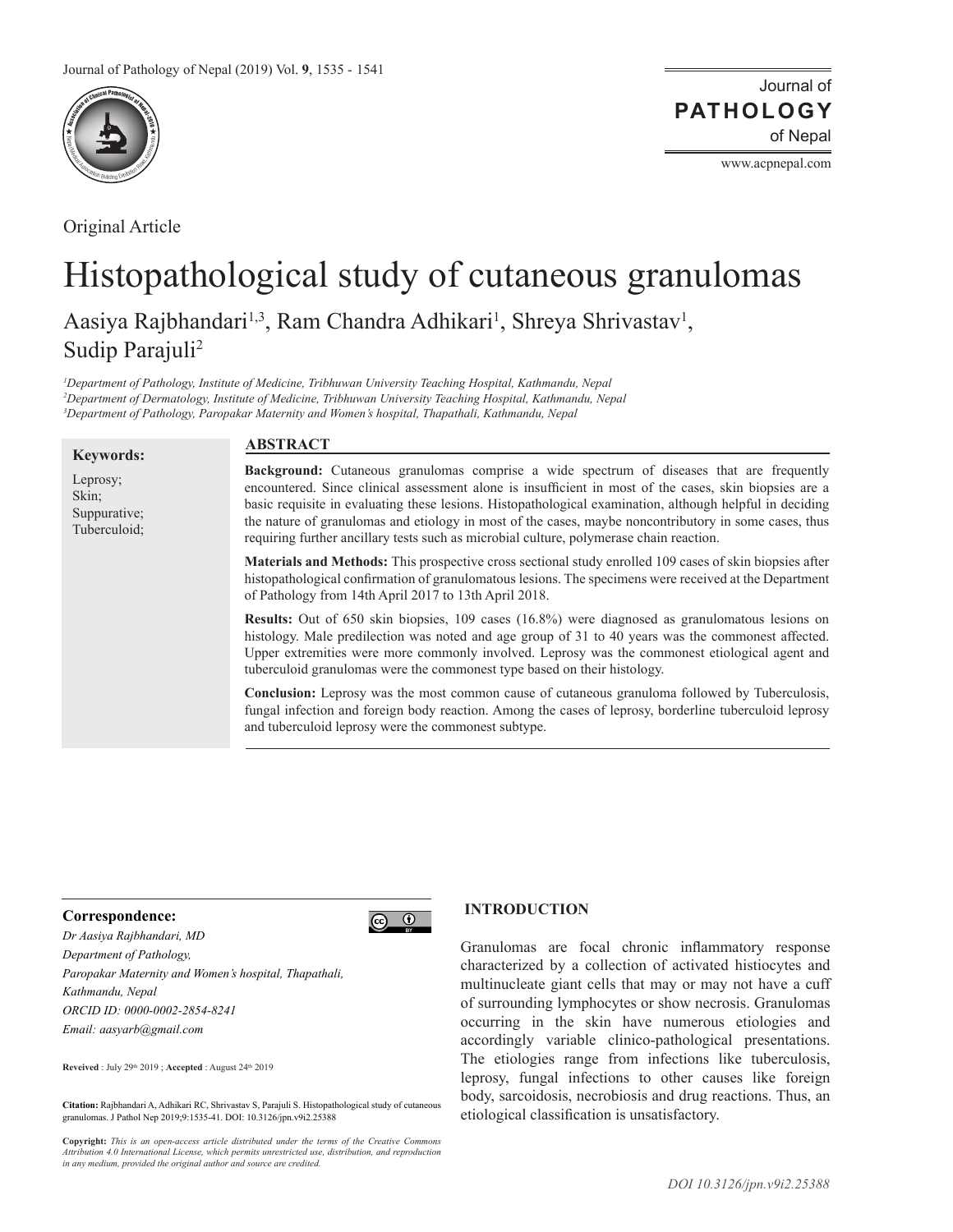Based on the histology, granulomas can be classified into seven types, namely Sarcoidal, Tuberculoid, Suppurative, Necrobiotic (Palisaded), Foreign body, Xanthogranuloma and Miscellaneous.<sup>1</sup> Many conditions described within this group may show only non-specific changes in the early or late resolving stage.<sup>1</sup> The histological appearances will also depend on the stage of the disease process and treatment status. Fully developed granulomas with sheets of epithelioid histiocytes and giant cells are easily recognized, but more subtle lesions containing a few epithelioid histiocytes still qualify as granulomatous lesions.

The occurrence of different types of granulomatous lesions of the skin varies according to the geographical location.<sup>2</sup> It is necessary in any granulomatous dermatitis to exclude an infectious cause. Leprosy constitutes majority of the cases of granulomatous skin lesions in our region.

Skin biopsies are mandatory in suspected cases to confirm the presence of granulomatous reaction and to identify the etiology. In many cases, the clinical and pathological appearances overlap, making definitive diagnosis of the lesions difficult. Special stains, culture for organisms, and molecular techniques may be required to reach a diagnosis.<sup>3</sup> But since all of these investigative approaches were not available in our laboratory setting, a definite diagnosis was not obtained in some of the cases.

## **MATERIALS AND METHODS**

This prospective cross sectional study was carried out from 14th April 2017 to 13th April 2018 at the Department of Pathology, of TUTH. Permission from ethical review committee was taken. The study enrolled 109 cases of skin biopsies after they were histopathologically confirmed to be granulomatous lesions. Granulomatous lesion of anogenital region, nasal cavity and ocular adnexa were excluded because these sites include mucosal surfaces and can deviate the study from being purely cutaneous lesions.

All skin biopsies received in the department were fixed in 10% formalin and subjected for tissue processing. The sections were then stained with Hematoxylin & Eosin and examined under the microscope. Cases that showed

Frequency of cutaneous granulomas



*Figure 1: Distribution of cutaneous granulomas according to etiology*

granulomatous reaction pattern were chosen for the study. Informed consent was obtained from the patients and their relevant clinical findings and other investigation findings were collected in a predesigned proforma. Data entry and analysis was done by using SPSS 24 version. Frequency and cross-tabulations were used to determine the frequency of various lesions. Age, sex, clinical feature, anatomical site of lesion, clinical diagnosis and histological diagnosis were the variables studied.

# **RESULTS**

Within the study period, skin biopsies comprised of 650 cases, out of which 109 cases were histologically diagnosed as granulomatous lesions. Granulomatous diseases frequented among 31 to 40 years age group with a mean age of 39.3 years. Males were affected more with a Male: Female ratio of 1.3:1. Upper extremities were involved in majority of cases (32%) followed by head and neck region (28%). Most common clinical presentation was as plaques (40.3%). Commonest cause of cutaneous granulomas was Leprosy  $(n=25; 23\%)$ , followed by Tuberculosis  $(n=16;$ 15%). Other etiologies are shown in figure.1. Definite etiology was not determined in 12% cases.

Histologically, most common type of granuloma was tuberculoid granuloma (n=47; 43%), followed by suppurative granulomas (n=25; 23%). Equal incidence of xanthogranulomatous and foreign body type granulomas were noted (fig. 2).

Sarcoidal granulomas comprised of 3 cases, 2 (66%) of which were of Sarcoidosis and 1 (33%) case of Cutaneous Crohn's disease. The case of Cutaneous Crohn's disease had colonoscopic findings suggestive of Crohn's disease with skin lesion in the buttock showing multiple draining sinuses and histologically sarcoidal granuloma closely apposing the epithelium.

Among 47 cases of tuberculoid granulomas, 17 cases were leprosy (36%) followed by 15 Tuberculosis (32%). Six cases of tuberculoid granulomas were of unknown etiology (13%) (fig.3).



*Figure 2: Histomorphological classification of cutaneous granulomas*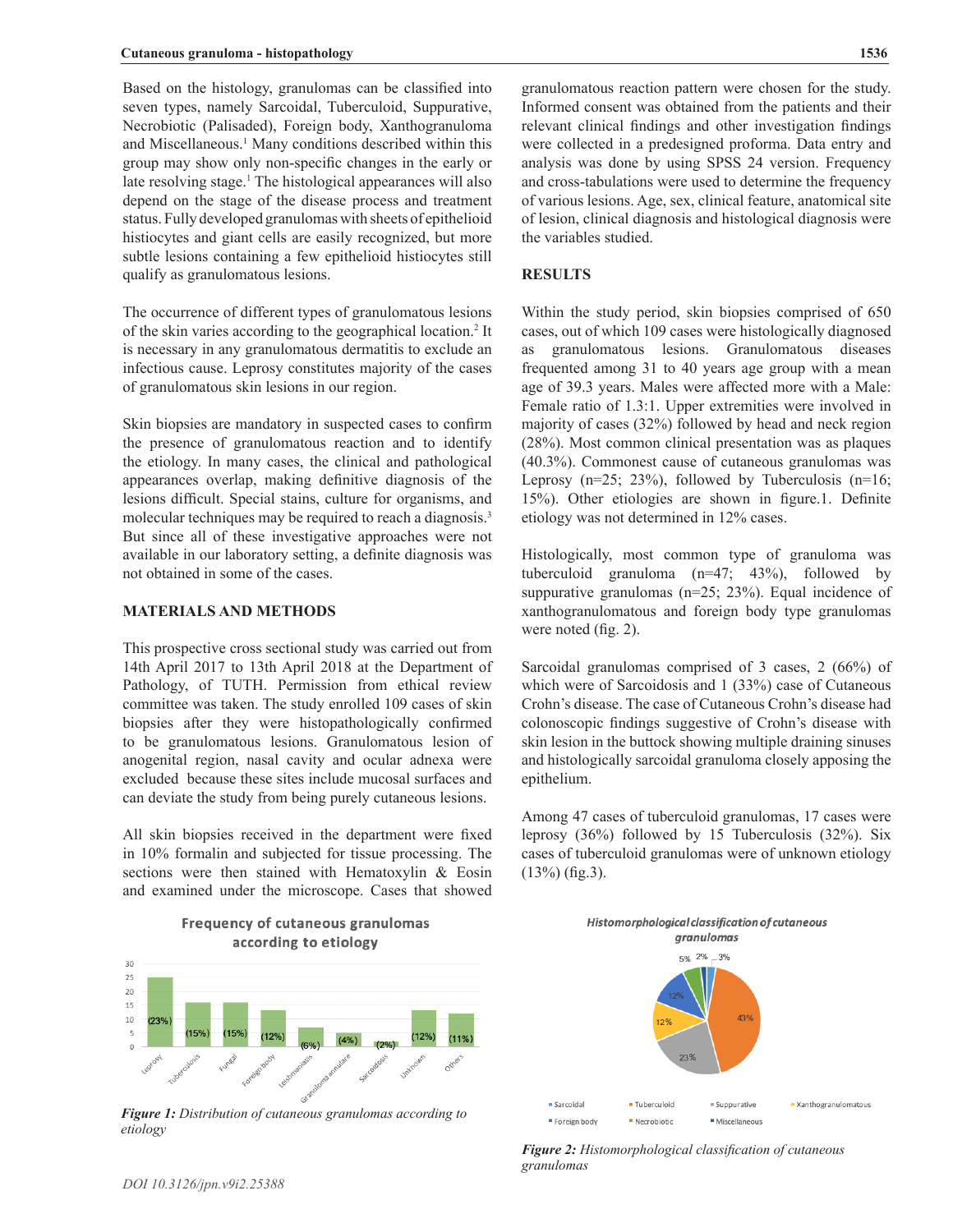

Etiologies of tuberculoid granulomas





Among the 17 cases of leprosy, tuberculoid leprosy and borderline tuberculoid leprosy comprised of 8 cases each and 1 case was of Mid-borderline leprosy.

Out of 15 cases of cutaneous tuberculosis with epithelioid granulomas, 12 cases were Lupus vulgaris (79%) and 2 cases were of Scrofuloderma (21%). One case of scrofuloderma showed suppurative granuloma. Acid fast bacilli were detected in all cases of Scrofuloderma and one case of Lupus vulgaris.

Most common causes of suppurative granulomatous diseases was fungal infection (n=15), followed by Leishmaniasis (n=2; fig. 4). All the causes of suppurative granulomatous conditions are shown in fig.<sup>4</sup> Among the fungal



*Figure 4A: Cutaneous leishmaniasis showing thinned out epidermis with multiple tuberculoid granulomas in the dermis (HE stain; X200).* **4B:** *High power magnification showing intracytoplasmic trophozoites of Leishmania (HE stain; X1000).*



*Figure 5: Etiologies of suppurative granulomatous lesions*



infections, Sporotrichosis (n=4; 25%), Histoplasmosis, Chromoblastomycosis and Cryptococcosis (n=1; 6.3%) were identified one each. Rest of the cases did not yield any organisms but clinically and histologically favored fungal infection.

Xanthogranulomatous lesion was commonest in Leprosy (n=8; 61%) comprising of 4 cases each of Lepromatous leprosy (16%) and Borderline lepromatous leprosy  $(16\%)$ . This was followed by Leishmaniasis (n=2; 15%), Cryptococcus (n=1; 8%) and atypical mycobacterial



*Figure 6A: Atypical mycobacterial infection showing focal epidermis with xantho-granulomatous lesion in the dermis (HE stain; X100. 6B: High power showing clumps of acid fast bacilli (Fite stain, X1000).*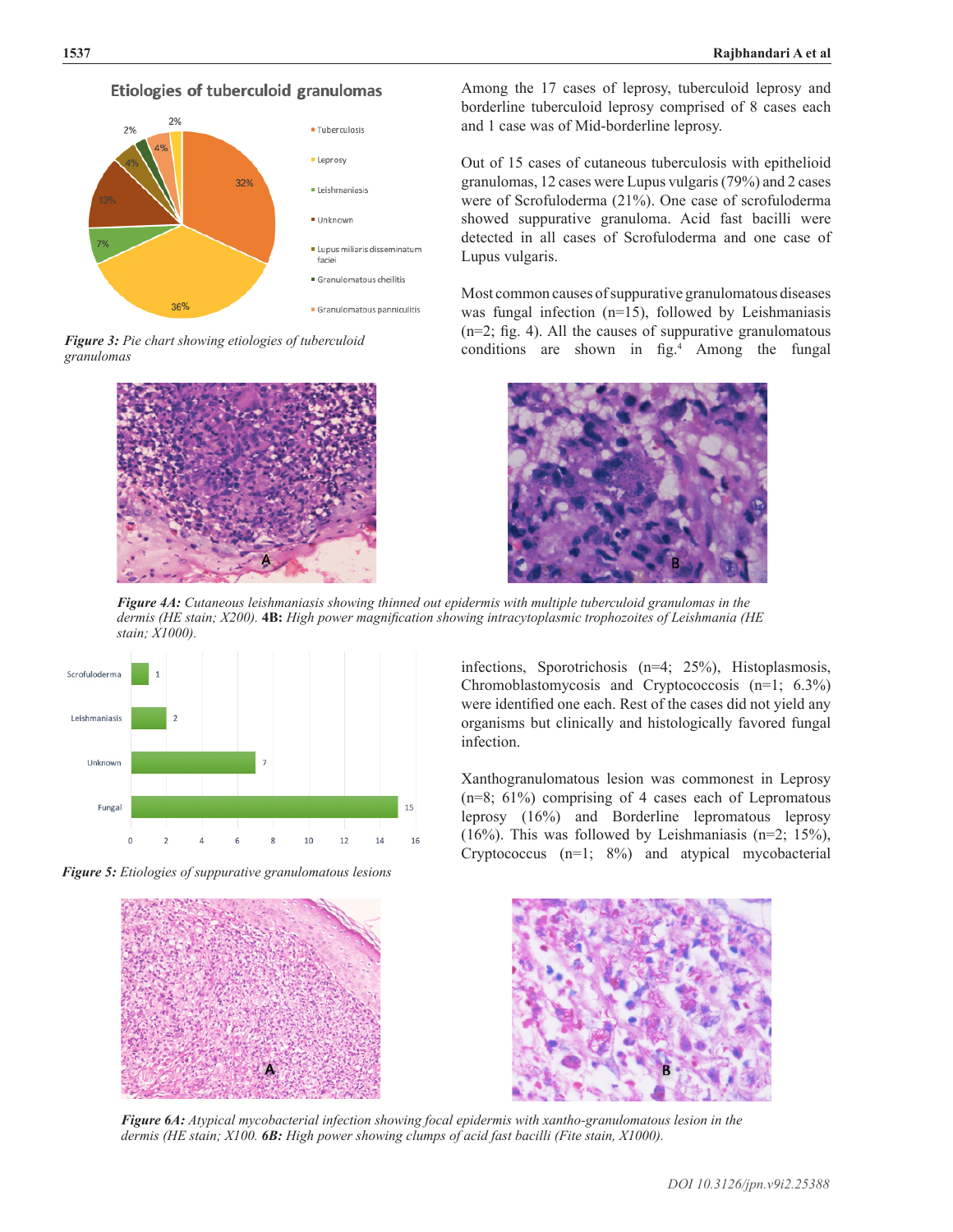

*Figure 6A: Atypical mycobacterial infection showing focal epidermis with xantho-granulomatous lesion in the dermis (HE stain; 100. 6B: High power showing clumps of acid fast bacilli (Fite stain, X1000).*

infection (n=1; 8%, fig.6A,B). Necrobiotic granulomas were seen in Granuloma annulare (n=5; 83%) and rheumatoid nodule (n=1; 16%).

Special stains were performed in 95 cases and the results are shown in Table 2. Out of the total 109 cases of cutaneous granulomas diagnosed on histology, 69 cases correlated with clinical diagnosis (63%). Granulomatous lesion was not suspected clinically in rest of the cases.

# **DISCUSSION**

Cutaneous granulomas are commonly encountered in skin clinics and pose considerable amount of diagnostic dilemma to the dermatologist. Skin biopsy helps confirm a granulomatous reaction and further may point towards a diagnosis in many cases. However, histology alone may also not be sufficient in many cases and other adjunctive tests may be essential to come to a final diagnosis.

In the current study, granulomatous skin lesions constituted 16.7% of total skin biopsies and 1.32% of all the biopsy specimens received in our department. The values are higher than studies conducted in India, Srilanka and Pakistan. A study in Kolkata, India<sup>4</sup>, showed 14.53% of skin biopsies comprising of granulomatous lesions while another in Kandy, Srilanka<sup>5</sup> showed 8.3% and 4.6% in Pakistan.<sup>6</sup> This discrepancy maybe due to the lower number of total skin biopsies compared to the other studies where the number of skin biopsies exceeded 1500. Also, although leprosy has been said to be eradicated from Nepal since 2010, department of health services of the government of Nepal has reported an increasing incidence of new cases of leprosy exceeding 3000 new cases each year.7 This may also have contributed to the increased incidence of cutaneous granulomas in this region.

The commonest cause of cutaneous granuloma was Leprosy followed by Tuberculosis and fungal infection in the current study. This was similar to the study done by Chakrabarti et al.4 however, fungal infections were not as common in current study. In the study by Dutta et al.<sup>8</sup> leprosy was the commonest followed by fungal infections and then by

#### Tuberculosis.

Granulomatous lesions affected people from 4 to 85 years in current study and the most common age group affected was 31 to 40 years of age. In the study by Gupta et al.<sup>9</sup>, maximum number of cases occurred in the third decade. Studies by Gautam<sup>2</sup>, Chakrabarti<sup>7</sup> and Gupta<sup>9</sup> showed a male predominance which correlated with the present study but female predominance was noted by Kumbar et al.<sup>10</sup>

Majority of the lesion were affecting upper extremity in our study which was similar to Dutta's study<sup>7</sup> and contrary to Zafar's study<sup>6</sup> where head and neck were commonly affected.

Classifying the granulomas histologically, tuberculoid granulomas were the commonest type, similar to that in other studies.<sup>2,4,6</sup> Among the tuberculoid granulomas, Leprosy was the commonest cause in the current study, which is in concordance with other studies 5,11 but contrasting from Zafar's study<sup>6</sup> in which tuberculosis was commonest. Males were more commonly affected by leprosy with a ratio of 1.5:1, similar to that seen in Bal's study<sup>11</sup> showing ratio of 1.5:1. Majority of the cases of leprosy were borderline tuberculoid and tuberculoid leprosy according to Ridley Jopling classification which had equal incidence (32% each, 8 cases each). Most of the studies showed borderline tuberculoid leprosy to be the commonest<sup>2,4,11</sup> including one done previously in our institute.<sup>12</sup> However, few studies also showed Tuberculoid leprosy to be more common.<sup>13,14</sup> The granulomas were similar to the non-caseating granulomas in Tuberculosis. Modified Fite stain revealed lepra bacilli in 1 case of Borderline Tuberculoid type (BT). To differentiate the rest of the lesions from Tuberculosis, location of granulomas around neurovascular bundles and skin adnexa with proper clinical presentation were useful. Ten cases had loss of sensation clinically and all the cases had periadnexal and perineural granulomatous inflammation, thus diagnosed as leprosy.

After leprosy, the second commonest cause of tuberculoid granulomas was cutaneous tuberculosis, which comprised of 12 cases of lupus vulgaris and 3 of scrofuloderma. These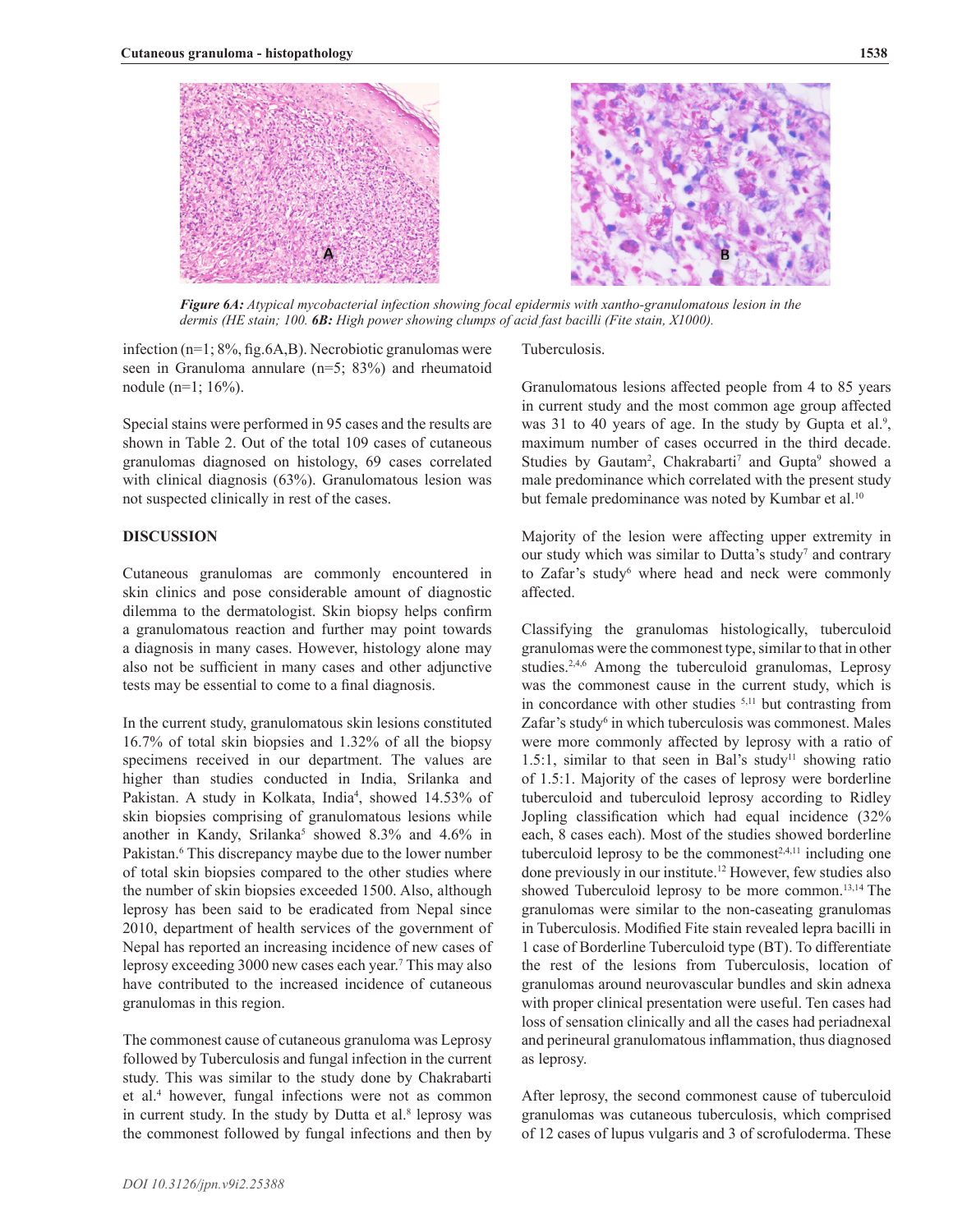findings are in concordance with the other studies. $6,8,9$ Female preponderance with a ratio of 1.2:1 was noted similar to that in the study by Yasmeen et al.<sup>14</sup> Common site of involvement was head and neck which is also in concordance with other studies.2,15 On histology, epithelioid granulomas in the dermis along with necrosis was noted in 4 cases (36%) of Lupus vulgaris and all 3 cases (100%) of scrofuloderma, comparable to the study by Dutta et al.<sup>8</sup> One case of Scrofuloderma showed suppurative granulomatous reaction. Acid fast bacilli was detected in 1 case of lupus vulgaris and 3 cases of Scrofuloderma, similar to that in other studies <sup>6,8</sup>

Cutaneous leishmaniasis accounted for 6% of total cases. This is similar to that in the study by Zafar <sup>6</sup> done in Pakistan  $(7.3\%)$  and Jayawardhana<sup>5</sup> in Srilanka  $(8.6\%)$  but higher than those in the studies by Gautam<sup>2</sup> in Mangalore, India  $(3.7\%)$  and Bal<sup>11</sup> in Chandigarh, India  $(1.16\%)$ . The variable values maybe due to regional variation in endemicity of Leishmaniasis. Four out of seven cases were female in contrast to other studies showing male predominance.<sup>2,4</sup> Most lesions were nodules like in the study by Chakrabarti et al.4 Out of these 3 cases showed epithelioid morphology, 2 were xanthogranulomatous and 2 were suppurative with the organism staining for Giemsa stain in all the cases. This was similar to findings in Zafar's study $6$  where 3 cases had epithelioid granuloma and 6 cases has non epithelioid granulomas. The suppurative lesions were secondary to ulceration in both the cases.

Other miscellaneous causes of epithelioid granulomas included two cases of nodular vasculitis/lobular granulomatous panniculitis and granulomatous rosacea. The case of granulomatous rosacea was not suspected clinically. On histology there were dilated follicular infundibulum with follicular plugging and epithelioid granulomas in the dermis some of them surrounding the hair follicles. Occasional cases of granulomatous rosacea were noted in other studies as well.<sup>6,9</sup> The two cases of nodular vasculitis showed epithelioid granulomas infiltrating the fat lobules along with multinucleated giant cells and features of vasculitis. Stain for acid fast bacillus was negative in both cases.

Suppurative granulomas comprised of 23% cases, which was much higher than those in other studies ranging from 1.9% to 10.5%.2,9 Sixteen cases were of fungal infection, out of which 4 cases were of Sporotrichosis and one each of Cryptococcus and Histoplasma, all of which were positive on PAS staining. Remaining ten cases were reported as fungal infections based on clinico-histomorphological findings. The suspected histoplasma organism on H and E stain was further grown on fungal culture media and was morphologically consistent with Histoplasma. One case of Chromoblastomycosis showed suppurative granulomatous reaction with copper pennies like thick walled brown spores within giant cells and extracellularly. The patient with Cryptococcosis had disseminated cutaneous lesions without any known co-morbidities and on histology showed xanthogranulomatous reaction pattern with encapsulated round to oval organism positive on PAS and Alcian blue stain. Histoplasmosis, Chromoblastomycosis and Cryptococcosis were also noted in Gupta's study.<sup>9</sup> Sporotrichosis and Chromoblastomycosis were seen in the study by Dutta<sup>8</sup> and only the latter in Chakrabarti's study.<sup>4</sup>

Xanthogranulomatous reaction was noted in 13 cases  $(12%)$ , higher than that in Chakrabarti's<sup>4</sup> study  $(6.9%)$ . This comprised of 4 cases of Lepromatous leprosy, 4 cases of Borderline lepromatous leprosy, 2 cases of cutaneous leishmaniasis and 1 each of Cryptococcus and Atypical mycobacteria. The cases of multibacillary leprosy showed collections of foamy histiocytes in the dermis which on Fite stain revealed high bacillary load. The case of atypical mycobacteria histologically revealed xanthogranulomatous reaction in the dermis which on Z-N stain revealed plenty of acid fast bacilli.

Foreign body granulomas comprised of 12% cases, similar to Mohan's study<sup>16</sup> showing 14%. The values were much lower in other studies.<sup>6,8</sup> Majority of the cases were epidermal/dermoid cysts, secondary to rupture of the cyst and release of keratin against which granulomatous reaction ensued. Cysticercus, melanocytic nevus, pilonidal sinus, suture and unknown foreign bodies were other causes of foreign body granulomatous reaction.

Among the necrobiotic granulomas, 5 cases were of Granuloma annulare (4%), similar to that in other studies.<sup>2,17,18,19</sup> Among the 5 cases, 3 were male. Similar male preponderance was noted in Mohan's study<sup>16</sup> but rest of the studies showed female preponderance. Morphologically, all cases showed necrobiotic foci with palisading histiocytes, similar to that in Mohan's study<sup>16</sup> with central mucin positive for Alcian blue. This is in contrast to Gautam's study<sup>2</sup> showing predominantly interstitial pattern.

Sarcoidal granulomas were seen in 3 cases comprising of 2.7% of the total cases. This was similar to that in the study by Bal et al<sup>11</sup> which showed the finding in 2.6% of the cases. Other studies showed 1.6% and 1.9% incidence. <sup>6</sup> Among the 3 cases of sarcoidal granuloma in this study, two cases were diagnosed as Sarcoidosis. Among these 2 cases, one case had mediastinal lymphadenopathy with raised serum calcium levels. The other case, however, lost to follow up so no clinical history could be evaluated. Both cases, on histology, revealed non-caseating epithelioid granuloma devoid of inflammatory cells. One case of sarcoidal granuloma was diagnosed as Cutaneous Crohn's disease. The patient had colonoscopic findings suggestive of Crohn's disease with plaques in the buttock showing multiple draining sinuses. On histological examination, sarcoidal granulomas were noted in the dermis that was closely apposing the epidermis. No foreign body was detected.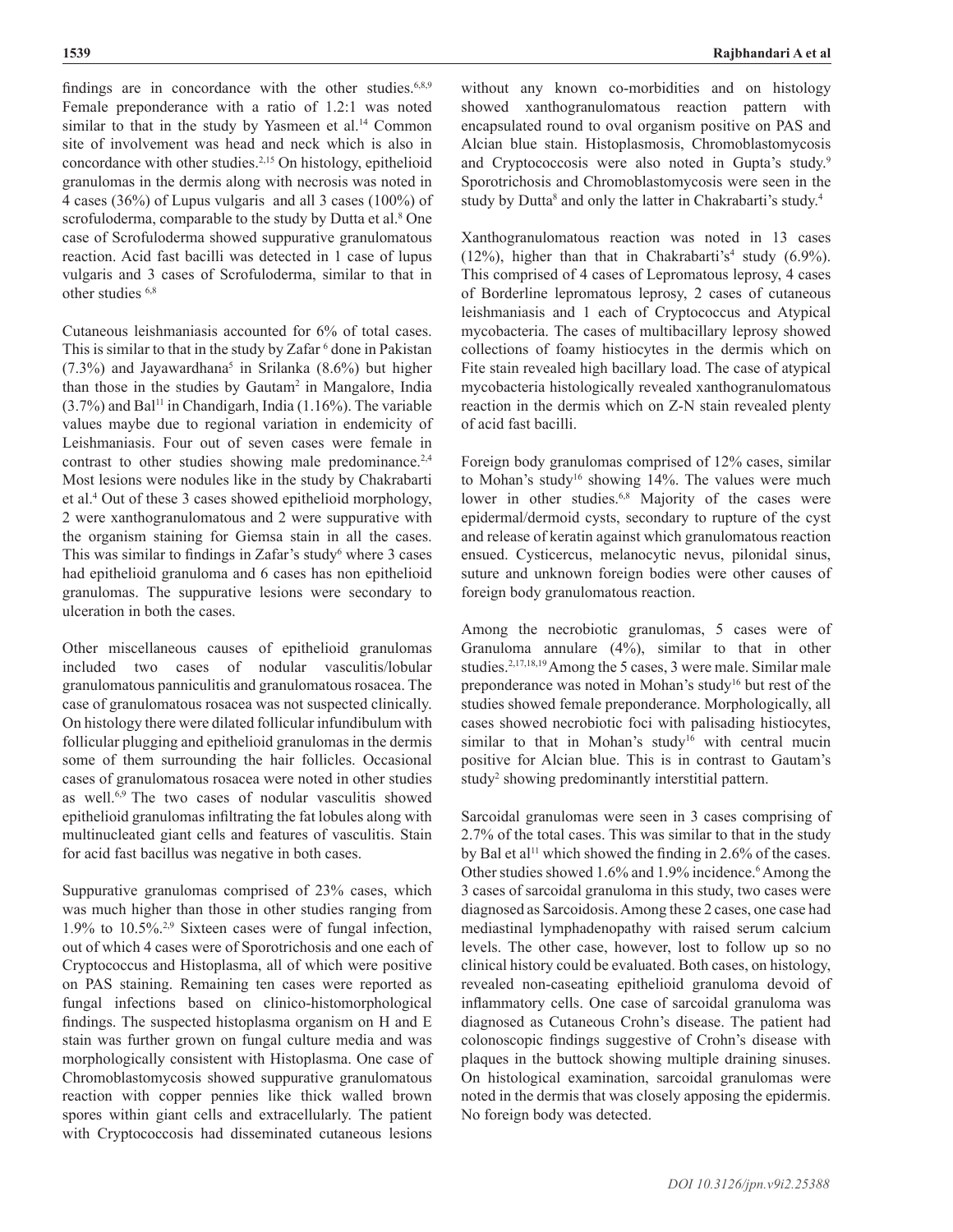|                       | <b>Special stain</b>             |                    |                     |                        |                       |                                |                |              |
|-----------------------|----------------------------------|--------------------|---------------------|------------------------|-----------------------|--------------------------------|----------------|--------------|
| <b>Etiology</b>       | <b>Modified</b><br>Fite positive | Giemsa<br>positive | <b>PAS</b> positive | <b>AFB</b><br>positive | Ver-hoeff<br>positive | <b>Alcian blue</b><br>positive | <b>None</b>    | <b>Total</b> |
| Leprosy               |                                  |                    |                     |                        |                       |                                | 16             | 25           |
| <b>Tuberculosis</b>   |                                  |                    |                     |                        |                       |                                |                | 16           |
| Fungal                |                                  |                    |                     |                        |                       |                                | $\overline{0}$ | 16           |
| Leishmaniasis         |                                  |                    |                     |                        |                       |                                |                |              |
| <b>Sarcoidosis</b>    |                                  |                    |                     |                        |                       |                                |                |              |
| Granuloma<br>annulare |                                  |                    |                     |                        |                       |                                |                |              |
| Others                |                                  |                    |                     |                        |                       |                                | u              | 11           |
| Unknown               |                                  |                    |                     |                        |                       |                                | 13             | 13           |
| Total                 |                                  |                    |                     |                        |                       |                                |                | 95           |

**Table 2: Special stains positivity in different diseases.**

There were 2 cases under the miscellaneous category that included one case of granulomatous vasculitis and one of annular elastolytic giant cell granuloma. In case of granulomatous vasculitis, vasculitis was suspected clinically, however, no further clinical data was available, thus a diagnosis of granulomatous vasculitis was given. Granulomatous vasculitis was noted in Zafar's study<sup>6</sup> as well. The second case was annular elastolytic giant cell granuloma. There have been case reports of this rare entity and female predominance was noted in some of the reports<sup>20</sup> with occurrence on both sun exposed and non-sun exposed sites. Our case was female with lesion on the upper back. The diagnosis was not suspected clinically, however, on histology, there was a central zone devoid of elastic fibres surrounded by increased amount of thick elastotic material. This was further surrounded by histiocytes and occasional giant cells. The elastic fibres were demonstrated by elastin stain (Verhoeff-van Gieson stain).

Definite etiological agent could not be determined in 13 cases (12%). This is higher than Permi's study<sup>21</sup> showing 8.7% and lower than Adhikari's study<sup>22</sup> showing  $28.9\%$ cases of unknown etiology. Further workup with other ancillary tests like PCR studies, in situ hybridization, immunofluorescence maybe helpful, however, these were not availability at our institute.

Special stains were performed in 95 cases. Foreign body granulomas were not subjected to special stain. Ziehl-Neelsen stain for acid fast bacilli was positive in 4 cases of all epithelioid granulomas. Among the cases of tuberculosis, this comprises of 25% cases showing AFB positivity. Out of these, 9 cases had caseating necrosis with 3 cases showing acid fast bacilli. Only one case of non caseating granuloma yielded acid fast bacilli. Thus acid fast bacilli was noted in 33% of caseating granulomas and 2.6% of non-caseating granulomas. This is similar to the study by Zafar et al<sup>6</sup> and Gautam et al<sup>2</sup>, both showing 25% positivity in caseating and 2.8% in non caseating granulomas. 75% of Scrofuloderma yielded the bacilli and both cases of LMDF were negative for bacilli. This is in concordance to Gupta's and Bal's study.<sup>9,11</sup>

Lepra bacilli were noted in 9 cases of leprosy, 1 of them was borderline tuberculoid and 4 cases each of lepromatous leprosy and borderline lepromatous leprosy. Thus, acid fast bacilli was seen in 36% of all leprosy cases, similar to that in Bal's study<sup>11</sup> showing  $36.4\%$  and slightly higher than Permi's study<sup>21</sup> showing 25%. In cases of suppurative granulomas, fungal organisms were noted in 6 cases (37%) and copper penny like organism was noted in one case of Chromoblastomycosis. PAS positivity was 24% in one study23 which is slightly lower than that in this study. Leishmania organism was identified in all the 7 cases similar to Chakrabarti's study<sup>4</sup> but in contrast to Bal's study<sup>11</sup> where Leishmania was seen in 50% cases. Mucin was noted in all cases of Granuloma annulare which was highlighted by Alcian blue stain. This finding was close to that in another study by Cheng et al<sup>24</sup> showing mucin in 93.2%.

Clinical correlation was noted in 69 out of 109 cases  $(63%)$ . This is in concordance to Gautam's study<sup>2</sup> showing  $61.3\%$  and lower than that in Permi's study<sup>21</sup> showing 92% concordance. Among the 25 cases of leprosy, 5 were clinically discordant and maximum correlation was noted in lepromatous and borderline tuberculoid leprosy. This is in concordance to Manandhar's study.12 Overall concordance was noted in 80% cases of leprosy, similar to that in Nadkarni's study<sup>25</sup> with 82% correlation and Chhabra's study26 with 78.8% correlation. Tuberculosis casesshowed 68.7% concordance, similar to that in the study by Soli et al<sup>27</sup> showing  $68.4\%$  concordance. Similarly among the fungal infections, 68.8% were concordant clinically, similar to study by Sivayogana R et al<sup>28</sup> showing  $77\%$  correlation. Cutaneous leishmaniasis showed 43% clinico-pathological correlation. This is in concordance with Bari's study<sup>28</sup> in Pakistan showing 56.6% clinico-pathological correlation.